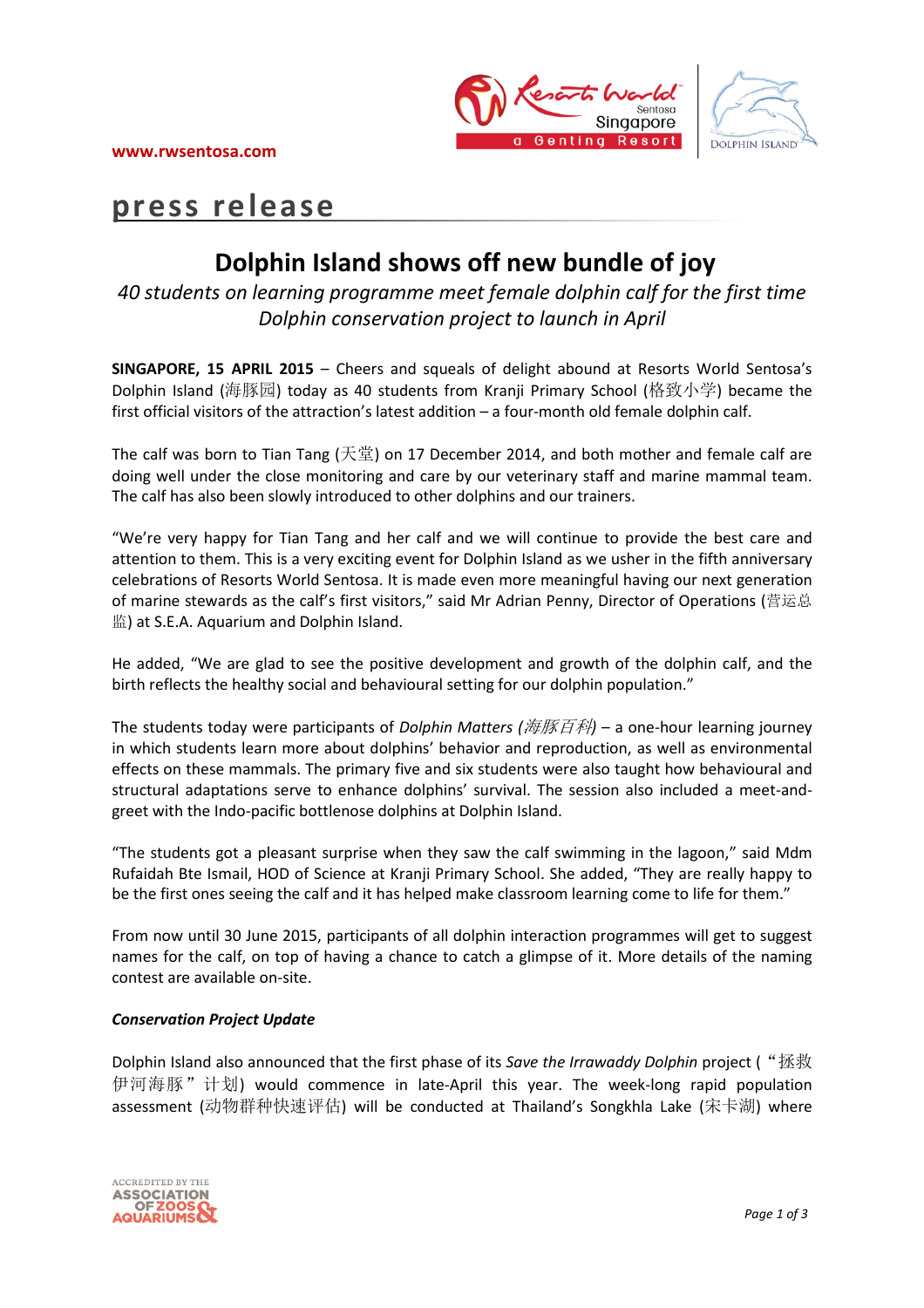little is known about the number of Irrawaddy dolphins left. The population is being severely compromised from environmental degradation and lake vessel encroachment.

Dolphin Island will deploy a two-man team led by Chief Veterinarian, Dr Alfonso Lopez, D.V.M. (圣淘 沙名胜世界海洋生物园主任兽医阿方索•洛佩兹医生), providing technical, logistical and administrative expertise for this extensive assessment conducted through aerial and boat surveys. They will work alongside researchers from Chulalongkorn University Thailand led by investigator Dr Nantarika Chansue, Associate Professor at the Faculty of Veterinary Medicine (泰国国立朱拉隆功大 学兽医系副教授南达莉卡医生), as well as officials from Thailand's Department of Marine and Coastal Resources (海洋和沿海资源部).

To keep everyone abreast of the latest progress of the project, the team will be publishing updates a[t www.dolphinisland.rwsentosablog.com.](http://www.dolphinisland.rwsentosablog.com/) The report on initial findings is expected to be released in the third quarter of 2015.

Dr Lopez stated: "The main sightings of Irrawaddy dolphins at Songkhla Lake occur at the northern, deepest part of Songkhla Lake and the best season of the year to perform this rapid assessment is around April. The teams at Dolphin Island and Chulalongkorn University have been working to engage all stakeholders and we are excited to kick start this collaboration to develop a long-term rescue action plan for these endangered animals."

Mr Robin Friday, CEO of Ocean Embassy and Wildlife International Network, who is also an advisor on this project, added that, "This marks the first marine mammal field research project for the research team at Dolphin Island. I am confident that such research initiatives will continue to be accomplished in partnership with scientific counterparts in Southeast Asia, contributing their collective expertise in furthering conservation and sustainability of marine mammals within the region."

Dolphin Island is accredited by the Association of Zoos & Aquariums (AZA), ranking among the best zoos and aquariums in the world.

- End -

#### **ABOUT RESORTS WORLD SENTOSA**



Resorts World Sentosa (RWS), Asia's ultimate destination resort, is located on Singapore's resort island of Sentosa. 2015 marks the resort's fifth anniversary, and RWS will celebrate with a line-up of new offerings and special promotions. Spanning 49 hectares, RWS is home to key attractions including the region's firstand-only Universal Studios theme park, S.E.A. Aquarium (one of the world's largest aquariums), Adventure Cove Waterpark and Dolphin Island. Other

attractions include a Maritime Experiential Museum, an award-winning destination spa, a casino, six unique hotels, the Resorts World Convention Centre, celebrity chef restaurants, and specialty retail outlets. The resort also offers world-class entertainment, from original resident productions to concerts and public shows such as the Crane Dance and the Lake of Dreams. RWS has been named "Best Integrated Resort" since 2011 for four consecutive years at the TTG Travel Awards which recognises the best of Asia-Pacific's travel industry.

RWS is wholly owned by Genting Singapore, a company of the Genting Group. For more information, please visi[t www.rwsentosa.com.](http://www.rwsentosa.com/)

**16** / ResortsWorldatSentosa **&** *Congr***wsentosa** www.dolphinisland.rwsentosablog.com